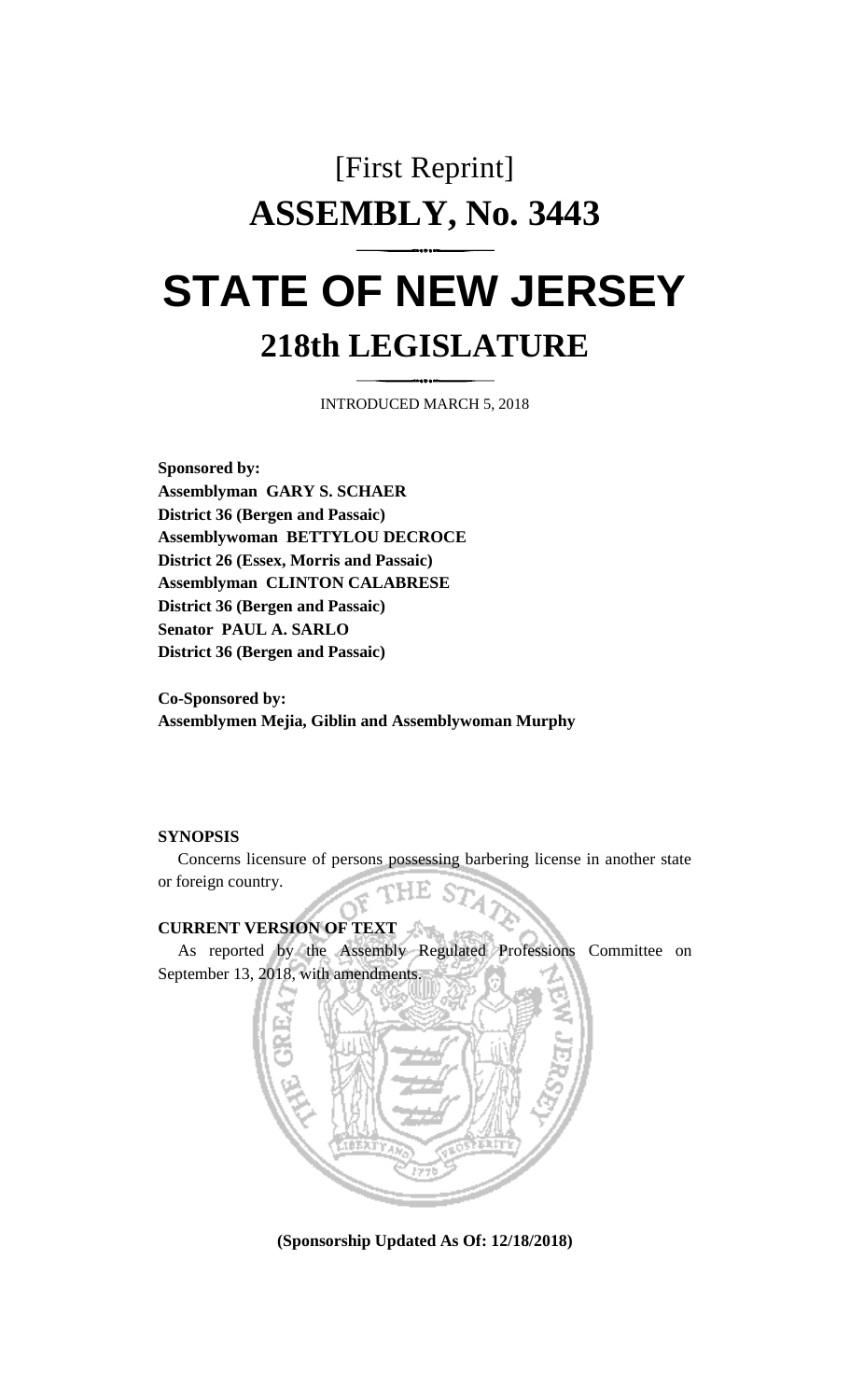**AN ACT** concerning the practice of cosmetology and hairstyling and amending **<sup>1</sup> [**and supplementing**] 1** P.L.1984, c.205. **BE IT ENACTED** *by the Senate and General Assembly of the State of New Jersey:* 1. Section 28 of P.L.1984, c.205 (C.45:5B-28) is amended to read as follows: 28. a. Applicants possessing a license to render services in another state or a foreign country, which services are included within the definition of cosmetology and hairstyling as set forth in **[**this act**]** P.L.1984, c.205 (C.45:5B-1 et seq.), may be issued a license as a cosmetologist-hairstylist, beautician, barber, manicurist or skin care specialist, as appropriate, without examination, provided, however, that the state or country has established eligibility criteria substantially similar to those established in this State, and the applicant has paid a fee as required by the board and submitted certification from the licensing jurisdiction. A person possessing a license to practice cosmetology and hairstyling, beauty culture, barbering, manicuring or skin care specialty services issued by a licensing authority from another state or a foreign country which has established eligibility criteria with respect to cosmetology and hairstyling, beauty culture, barbering, manicuring or skin care specialty training which are, in the opinion of the board, less stringent than those required in this State may, nevertheless, be eligible for licensure without examination, if he can present satisfactory evidence of prior practical experience of three years working in a licensed shop in the practice in which the applicant is seeking licensure. b. **<sup>1</sup> [**Nothing in subsection a. of this section shall prohibit applicants**]** There is established a three-year pilot program, administered by the board in consultation with the Division of Consumer Affairs in the Department of Law and Public Safety, in any city of the second class having a population of not less than 69,000 persons or more than 80,000 persons that is located in a county of the second class having a population of not less than 500,000 persons or more than 510,000 persons, according to the 38 2010 federal decennial census, to permit a person<sup>1</sup> possessing a license to render barbering services in another state or foreign country, which services are included within the definition of barbering as set forth in section 3 of P.L.1984, c.205 (C.45:5B-3), <sup>1</sup>[from practicing] to practice<sup>1</sup> as a barber upon first arrival in this State and while awaiting the issuance of a license as a barber pursuant to subsection a. of this section. **1 [**Applicants that render**]**

**EXPLANATION – Matter enclosed in bold-faced brackets [thus] in the above bill is not enacted and is intended to be omitted in the law.**

**Matter underlined thus is new matter.**

**Matter enclosed in superscript numerals has been adopted as follows: Assembly ARP committee amendments adopted September 13, 2018.**